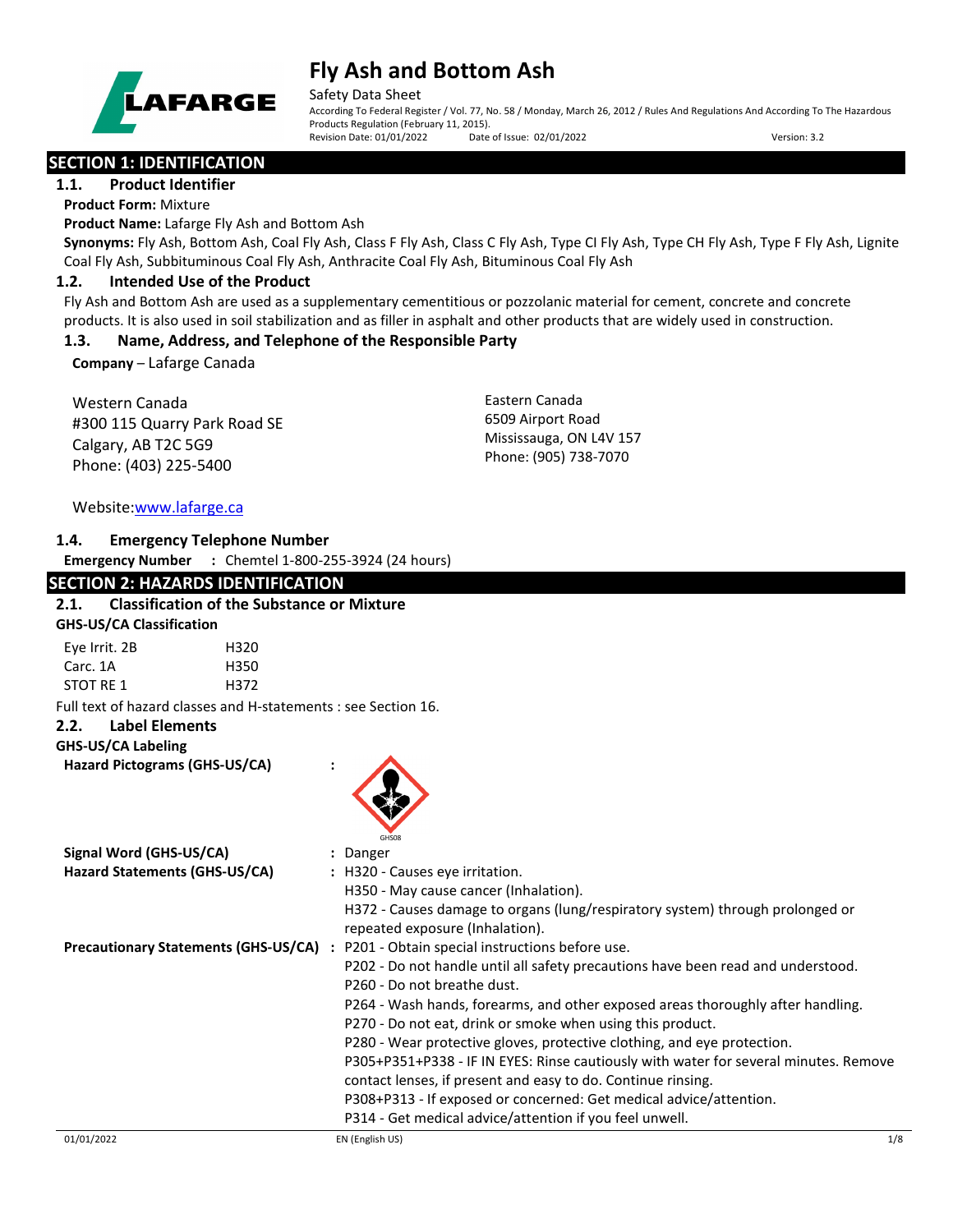Safety Data Sheet

According To Federal Register / Vol. 77, No. 58 / Monday, March 26, 2012 / Rules And Regulations And According To The Hazardous Products Regulation (February 11, 2015).

P337+P313 - If eye irritation persists: Get medical advice/attention.

P405 - Store locked up.

P501 - Dispose of contents/container in accordance with local, regional, national, territorial, provincial, and international regulations.

## **2.3. Other Hazards**

Exposure may aggravate pre-existing eye, skin, or respiratory conditions. Individuals with lung disease (e.g. bronchitis, emphysema, COPD, pulmonary disease) or sensitivity to hexavalent chromium can be aggravated by exposure.

### **2.4. Unknown Acute Toxicity (GHS-US/CA)**

No data available

#### **SECTION 3: COMPOSITION/INFORMATION ON INGREDIENTS**

#### **3.2. Mixture**

| <b>Name</b>     | <b>Product Identifier</b> | % *   | <b>GHS Ingredient Classification</b> |
|-----------------|---------------------------|-------|--------------------------------------|
| Ashes, residues | (CAS-No.) 68131-74-8      | < 100 | Eye Irrit. 2B, H320                  |
| Quartz          | (CAS-No.) 14808-60-7      | < 10  | Carc. 1A, H350                       |
|                 |                           |       | STOT SE 3, H335                      |
|                 |                           |       | STOT RE 1, H372                      |

Fly ash and bottom ash are byproducts from the combustion of coal. Trace amounts of chemicals may be detected during chemical analysis. For example the chemicals identified can include carbon and complex silicates or oxides of aluminum (Al), calcium (Ca), magnesium (Mg), sodium (Na), sulfur (S), potassium (K), titanium (Ti), iron (Fe) and phosphorus (P). Chemical identity: MxOySiO2 (M = Al, Ca, Mg and other minor metal, with bound silica (SiO2)). Chemical analysis of fly ash and bottom ash also indicate the presence of trace amounts of metals, such as: Arsenic (As), Barium (Ba), Beryllium (Be), Cobalt (Co), Lead (Pb), and Manganese (Mn). Full text of H-phrases: see Section 16.

\*Percentages are listed in weight by weight percentage (w/w%) for liquid and solid ingredients. Gas ingredients are listed in volume by volume percentage (v/v%).

## **SECTION 4: FIRST AID MEASURES**

#### **4.1. Description of First-aid Measures**

**General:** Never give anything by mouth to an unconscious person. If you feel unwell, seek medical advice (show the label where possible).

**Inhalation:** When symptoms occur: go into open air and ventilate suspected area. Obtain medical attention if breathing difficulty persists.

**Skin Contact:** Remove contaminated clothing. Immediately flush skin with plenty of water for at least 30 minutes and continue flushing throughout emergency transport, if needed. Immediately call a poison center or physician. Wash contaminated clothing before reuse.

**Eye Contact:** Get medical attention immediately and begin flushing eyes with plenty of water for at least 30 minutes and continue flushing eyes throughout emergency transport. Immediately call a poison center or physician. Occasionally lift the upper and lower eyelids during flushing. Remove any contact lenses, if possible. Chemical burns should be treated promptly by a physician. **Ingestion:** Rinse mouth. Do NOT induce vomiting. Obtain medical attention.

### **4.2. Most Important Symptoms and Effects Both Acute and Delayed**

**General:** May cause cancer. Causes damage to organs through prolonged or repeated exposure. Causes eye irritation. **Inhalation:** The three types of silicosis include: 1) Simple chronic silicosis – which results from long-term exposure (more than 20 years) to low amounts of respirable crystalline silica. Nodules of chronic inflammation and scarring provoked by the respirable crystalline silica form in the lungs and chest lymph nodes. This disease may feature breathlessness and may resemble chronic obstructive pulmonary disease (COPD); 2) Accelerated silicosis – occurs after exposure to larger amounts of respirable crystalline silica over a shorter period of time (5-15 years); 3) Acute silicosis – results from short-term exposure to very large amounts of respirable crystalline silica. The lungs become very inflamed and may fill with fluid, causing severe shortness of breath and low blood oxygen levels. Inflammation, scarring, and symptoms progress faster in accelerated silicosis than in simple silicosis. Progressive massive fibrosis may occur in simple or accelerated silicosis, but is more common in the accelerated form. Progressive massive fibrosis results from severe scarring and leads to the destruction of normal lung structures.

**Skin Contact:** Prolonged exposure may cause skin irritation.

**Eye Contact:** Causes eye irritation. Symptoms may include: stinging, tearing, redness, and swelling of eyes. **Ingestion:** Ingestion may cause adverse effects.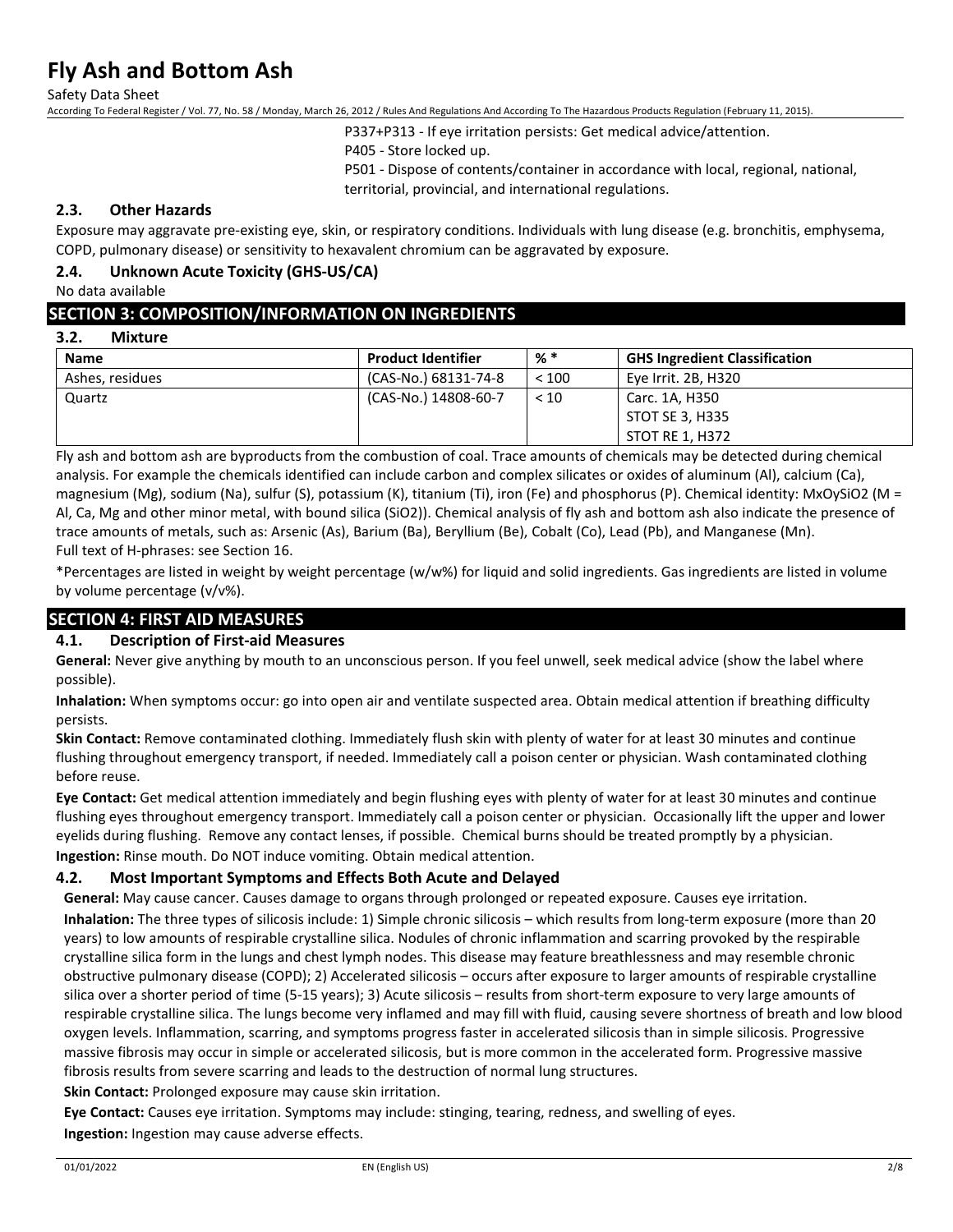Safety Data Sheet

According To Federal Register / Vol. 77, No. 58 / Monday, March 26, 2012 / Rules And Regulations And According To The Hazardous Products Regulation (February 11, 2015).

**Chronic Symptoms:** May cause cancer. Causes damage to organs through prolonged or repeated exposure.

#### **4.3. Indication of Any Immediate Medical Attention and Special Treatment Needed**

If exposed or concerned, get medical advice and attention. If medical advice is needed, have product container or label at hand.

#### **SECTION 5: FIRE-FIGHTING MEASURES**

#### **5.1. Extinguishing Media**

**Suitable Extinguishing Media:** Water spray, dry chemical, foam, carbon dioxide.

**Unsuitable Extinguishing Media:** Do not use a heavy water stream. Use of heavy stream of water may spread fire.

#### **5.2. Special Hazards Arising From the Substance or Mixture**

**Fire Hazard:** Not considered flammable but may burn at high temperatures.

**Explosion Hazard:** Product is not explosive.

**Reactivity:** Hazardous reactions will not occur under normal conditions.

#### **5.3. Advice for Firefighters**

**Precautionary Measures Fire:** Exercise caution when fighting any chemical fire.

**Firefighting Instructions:** Use water spray or fog for cooling exposed containers.

**Protection During Firefighting:** Do not enter fire area without proper protective equipment, including respiratory protection. **Hazardous Combustion Products**: Silicon oxides.

#### **Reference to Other Sections**

Refer to Section 9 for flammability properties.

#### **SECTION 6: ACCIDENTAL RELEASE MEASURES**

#### **6.1. Personal Precautions, Protective Equipment and Emergency Procedures**

**General Measures:** Do not breathe dust. Do not get in eyes, on skin, or on clothing. Do not handle until all safety precautions have been read and understood.

#### **6.1.1. For Non-Emergency Personnel**

**Protective Equipment:** Use appropriate personal protective equipment (PPE).

**Emergency Procedures:** Evacuate unnecessary personnel.

#### **6.1.2. For Emergency Personnel**

**Protective Equipment:** Equip cleanup crew with proper protection.

**Emergency Procedures:** Upon arrival at the scene, a first responder is expected to recognize the presence of dangerous goods, protect oneself and the public, secure the area, and call for the assistance of trained personnel as soon as conditions permit. Ventilate area.

#### **6.2. Environmental Precautions**

Prevent entry to sewers and public waters.

#### **6.3. Methods and Materials for Containment and Cleaning Up**

**For Containment:** Contain solid spills with appropriate barriers and prevent migration and entry into sewers or streams. **Methods for Cleaning Up:** Clean up spills immediately and dispose of waste safely. Recover the product by vacuuming, shoveling or sweeping. Transfer spilled material to a suitable container for disposal. Contact competent authorities after a spill.

#### **6.4. Reference to Other Sections**

See Section 8 for exposure controls and personal protection and Section 13 for disposal considerations.

### **SECTION 7: HANDLING AND STORAGE**

## **7.1. Precautions for Safe Handling**

**Additional Hazards When Processed:** Cutting, crushing or grinding crystalline silica-bearing materials may release respirable crystalline silica, a known carcinogen. Use all appropriate measures of dust control or suppression and Personal Protective. **Precautions for Safe Handling:** Wash hands and other exposed areas with mild soap and water before eating, drinking or smoking and when leaving work. Obtain special instructions before use. Do not handle until all safety precautions have been read and understood.

**Hygiene Measures:** Handle in accordance with good industrial hygiene and safety procedures.

#### **7.2. Conditions for Safe Storage, Including Any Incompatibilities**

**Technical Measures:** Comply with applicable regulations.

**Storage Conditions:** Store away from incompatible materials.

**Incompatible Materials:** Strong acids, strong bases, strong oxidizers. Dissolves in hydrofluoric acid, producing corrosive silicon tetrafluoride gas.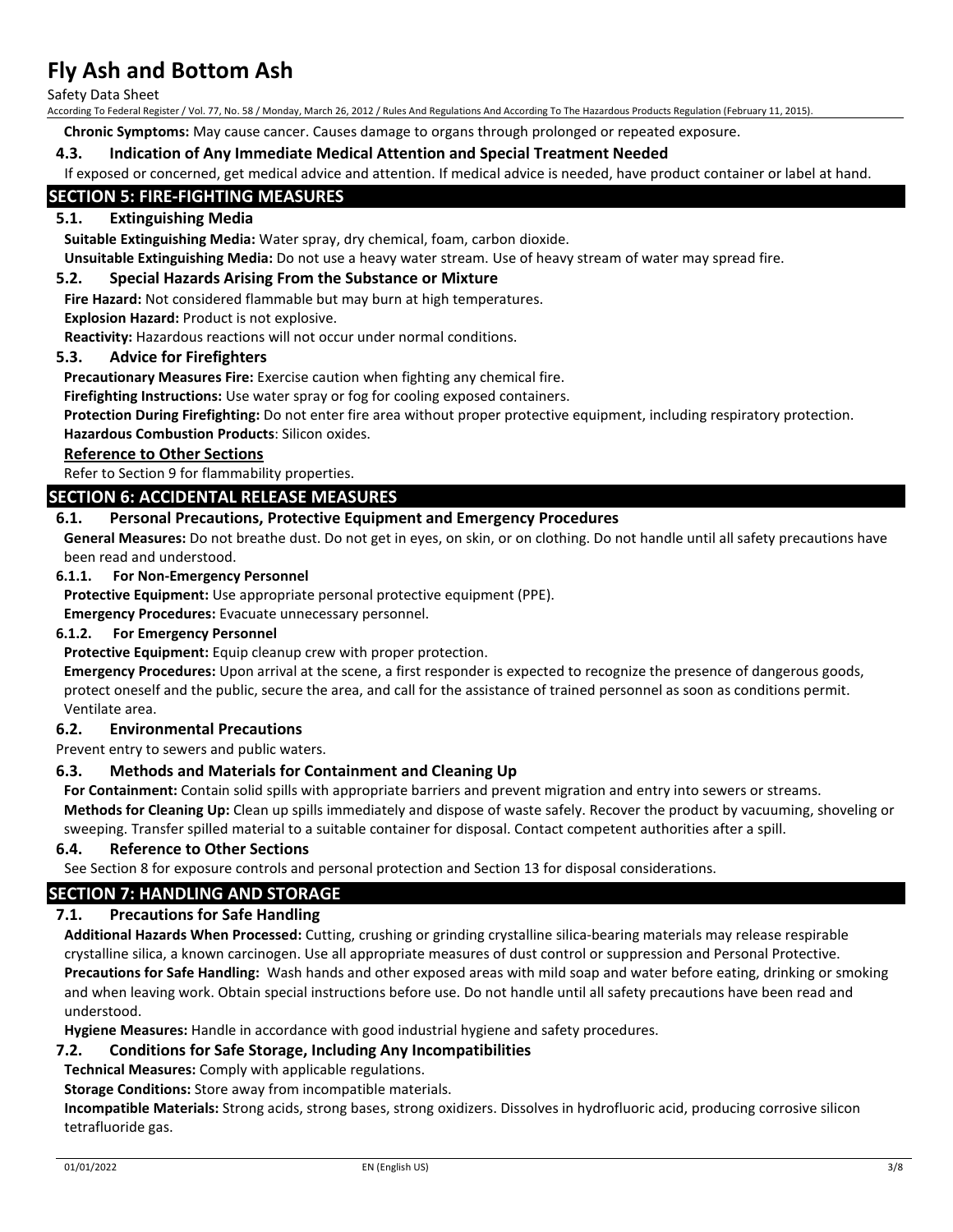Safety Data Sheet

According To Federal Register / Vol. 77, No. 58 / Monday, March 26, 2012 / Rules And Regulations And According To The Hazardous Products Regulation (February 11, 2015).

#### **7.3. Specific End Use(s)**

Fly Ash and Bottom Ash are used as a supplementary cementitious or pozzolanic material for cement, concrete and concrete products. It is also used in soil stabilization and as filler in asphalt and other products that are widely used in construction.

#### **SECTION 8: EXPOSURE CONTROLS/PERSONAL PROTECTION**

#### **8.1. Control Parameters**

For substances listed in Section 3 that are not listed here, there are no established Exposure limits from the manufacturer, supplier, importer, or the appropriate advisory agency including: ACGIH (TLV), AIHA (WEEL), NIOSH (REL), OSHA (PEL), Canadian provincial governments, or the Mexican government.

| Quartz (14808-60-7)                |                                     |                                                                     |
|------------------------------------|-------------------------------------|---------------------------------------------------------------------|
| <b>Mexico</b>                      | OEL TWA (mg/m <sup>3</sup> )        | 0.1 mg/m <sup>3</sup> (respirable fraction)                         |
| <b>USA ACGIH</b>                   | ACGIH TWA $(mg/m3)$                 | 0.025 mg/m <sup>3</sup> (respirable particulate matter)             |
| <b>USA ACGIH</b>                   | ACGIH chemical category             | A2 - Suspected Human Carcinogen                                     |
| <b>USA OSHA</b>                    | OSHA PEL (TWA) (mg/m <sup>3</sup> ) | 50 $\mu$ g/m <sup>3</sup>                                           |
| <b>USA NIOSH</b>                   | NIOSH REL (TWA) $(mg/m3)$           | 0.05 mg/m <sup>3</sup> (respirable dust)                            |
| <b>USA IDLH</b>                    | US IDLH $(mg/m3)$                   | 50 mg/m <sup>3</sup> (respirable dust)                              |
| <b>Alberta</b>                     | OEL TWA (mg/m <sup>3</sup> )        | 0.025 mg/m <sup>3</sup> (respirable particulate)                    |
| <b>British Columbia</b>            | OEL TWA (mg/m <sup>3</sup> )        | 0.025 mg/m <sup>3</sup> (respirable)                                |
| <b>Manitoba</b>                    | OEL TWA (mg/m <sup>3</sup> )        | 0.025 mg/m <sup>3</sup> (respirable particulate matter)             |
| <b>New Brunswick</b>               | OEL TWA (mg/m <sup>3</sup> )        | 0.1 mg/m <sup>3</sup> (respirable fraction)                         |
| <b>Newfoundland &amp; Labrador</b> | OEL TWA (mg/m <sup>3</sup> )        | 0.025 mg/m <sup>3</sup> (respirable particulate matter)             |
| <b>Nova Scotia</b>                 | OEL TWA (mg/m <sup>3</sup> )        | 0.025 mg/m <sup>3</sup> (respirable particulate matter)             |
| <b>Nunavut</b>                     | OEL TWA (mg/m <sup>3</sup> )        | 0.05 mg/m <sup>3</sup> (respirable fraction)                        |
| <b>Northwest Territories</b>       | OEL TWA (mg/m <sup>3</sup> )        | 0.05 mg/m <sup>3</sup> (respirable fraction)                        |
| <b>Ontario</b>                     | OEL TWA (mg/m <sup>3</sup> )        | 0.1 mg/m <sup>3</sup> (designated substances regulation-respirable) |
| <b>Prince Edward Island</b>        | OEL TWA (mg/m <sup>3</sup> )        | 0.025 mg/m <sup>3</sup> (respirable particulate matter)             |
| Québec                             | VEMP ( $mg/m3$ )                    | 0.1 mg/m <sup>3</sup> (respirable dust)                             |
| Saskatchewan                       | OEL TWA (mg/m <sup>3</sup> )        | 0.05 mg/m <sup>3</sup> (respirable fraction)                        |
| Yukon                              | OEL TWA (mg/m <sup>3</sup> )        | 300 particle/mL                                                     |

### **8.2. Exposure Controls**

**Appropriate Engineering Controls:** Emergency eye wash fountains and safety showers should be available in the immediate vicinity of any potential exposure. Ensure adequate ventilation, especially in confined areas. Ensure all national/local regulations are observed.

**Personal Protective Equipment:** Gloves. Protective clothing. Protective goggles. Insufficient ventilation and/or dust generation: wear respiratory protection.



**Materials for Protective Clothing:** Chemically resistant materials and fabrics.

**Hand Protection:** Wear protective gloves.

**Eye and Face Protection:** Chemical safety goggles.

**Skin and Body Protection:** Wear suitable protective clothing.

**Respiratory Protection:** If exposure limits are exceeded or irritation is experienced, NIOSH approved respiratory protection should be worn. In case of inadequate ventilation, oxygen deficient atmosphere, or where exposure levels are not known wear approved respiratory protection.

**Other Information:** When using, do not eat, drink or smoke.

## **SECTION 9: PHYSICAL AND CHEMICAL PROPERTIES**

#### **9.1. Information on Basic Physical and Chemical Properties**

| <b>Physical State</b> | Solid |
|-----------------------|-------|
|                       |       |

- **Appearance :** Gray/Black or Brown/Tan Powder, May Contain Solidified Masses
- **Odor :** Odorless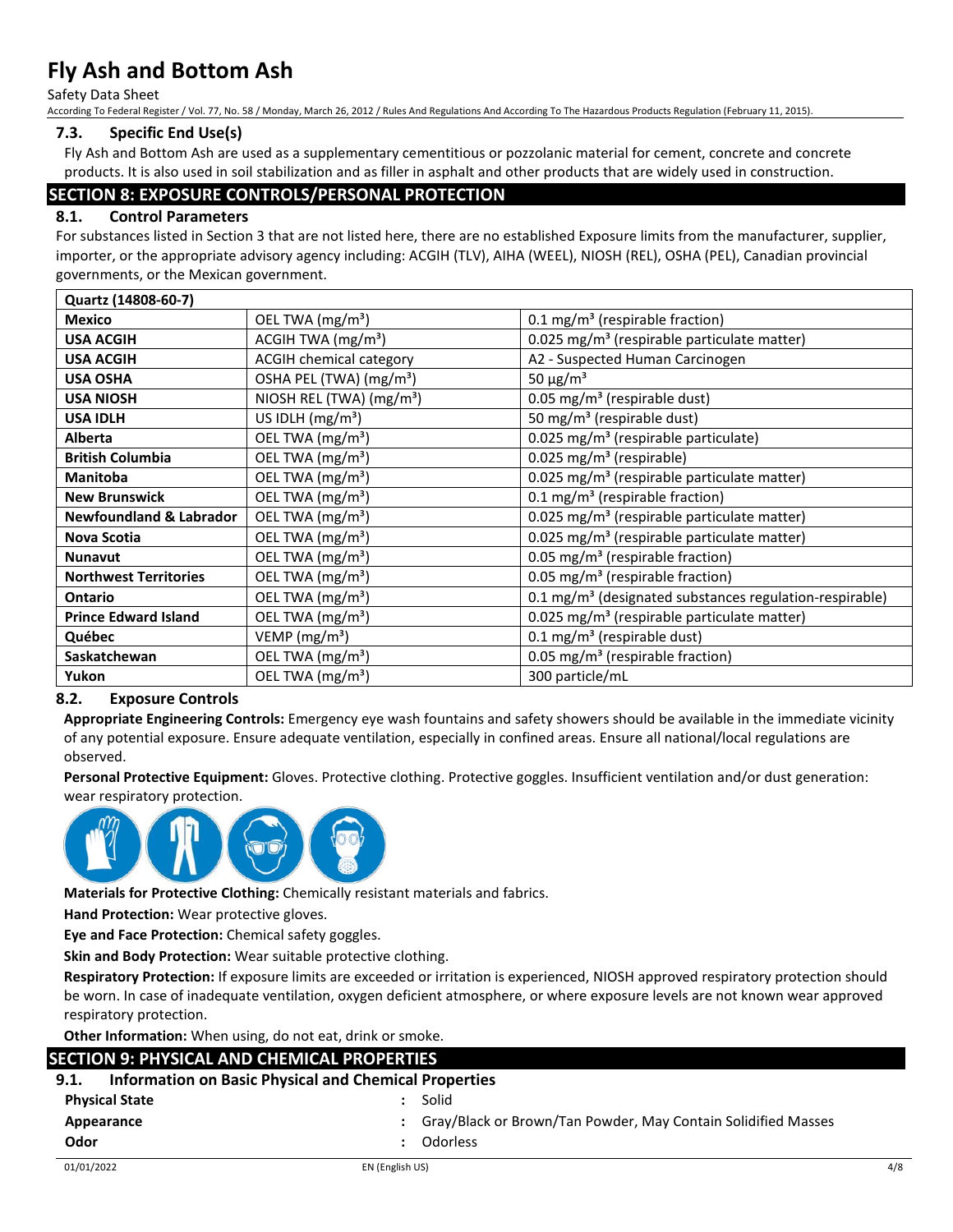Safety Data Sheet

According To Federal Register / Vol. 77, No. 58 / Monday, March 26, 2012 / Rules And Regulations And According To The Hazardous Products Regulation (February 11, 2015).

| <b>Odor Threshold</b>                         | $\ddot{\phantom{a}}$ | Not available              |
|-----------------------------------------------|----------------------|----------------------------|
| рH                                            |                      | $4 - 12$                   |
| <b>Evaporation Rate</b>                       |                      | Not available              |
| <b>Melting Point</b>                          |                      | Not available              |
| <b>Freezing Point</b>                         |                      | Not available              |
| <b>Boiling Point</b>                          |                      | $>$ 1000 °C ( $>$ 1832 °F) |
| <b>Flash Point</b>                            |                      | Not available              |
| <b>Auto-ignition Temperature</b>              |                      | Not available              |
| <b>Decomposition Temperature</b>              |                      | Not available              |
| Flammability (solid, gas)                     |                      | Not available              |
| <b>Lower Flammable Limit</b>                  |                      | Not available              |
| Upper Flammable Limit                         |                      | Not available              |
| <b>Vapor Pressure</b>                         |                      | Not available              |
| <b>Relative Vapor Density at 20°C</b>         |                      | Not available              |
| <b>Relative Density</b>                       |                      | Not available              |
| <b>Specific Gravity</b>                       |                      | $2.0 - 2.9$ (Water = 1)    |
| Solubility                                    |                      | Water: $<$ 5 % (Slightly)  |
| <b>Partition Coefficient: N-Octanol/Water</b> |                      | Not available              |
| <b>Viscosity</b>                              |                      | Not available              |

#### **SECTION 10: STABILITY AND REACTIVITY**

**10.1. Reactivity:** Hazardous reactions will not occur under normal conditions.

**10.2. Chemical Stability:** Stable under recommended handling and storage conditions (see Section 7).

**10.3. Possibility of Hazardous Reactions:** Hazardous polymerization will not occur.

**10.4. Conditions to Avoid:** Incompatible materials.

**10.5. Incompatible Materials:** Strong acids, strong bases, strong oxidizers. Dissolves in hydrofluoric acid, producing corrosive silicon tetrafluoride gas.

**10.6. Hazardous Decomposition Products:** None expected under normal conditions of use.

#### **SECTION 11: TOXICOLOGICAL INFORMATION**

#### **11.1. Information on Toxicological Effects - Product**

**Acute Toxicity (Oral):** Not classified

**Acute Toxicity (Dermal):** Not classified

**Acute Toxicity (Inhalation):** Not classified

**LD50 and LC50 Data:** Not available

**Skin Corrosion/Irritation:** Not classified

**pH:** 4 - 12

**Eye Damage/Irritation:** Causes eye irritation.

**pH:** 4 - 12

**Respiratory or Skin Sensitization:** Not classified

**Germ Cell Mutagenicity:** Not classified

**Carcinogenicity:** May cause cancer (Inhalation).

**Specific Target Organ Toxicity (Repeated Exposure):** Causes damage to organs (lung/respiratory system) through prolonged or repeated exposure (Inhalation).

**Reproductive Toxicity:** Not classified

### **Specific Target Organ Toxicity (Single Exposure):** Not classified

### **Aspiration Hazard:** Not classified

**Symptoms/Injuries After Inhalation:** The three types of silicosis include: 1) Simple chronic silicosis – which results from long-term exposure (more than 20 years) to low amounts of respirable crystalline silica. Nodules of chronic inflammation and scarring provoked by the respirable crystalline silica form in the lungs and chest lymph nodes. This disease may feature breathlessness and may resemble chronic obstructive pulmonary disease (COPD); 2) Accelerated silicosis – occurs after exposure to larger amounts of respirable crystalline silica over a shorter period of time (5-15 years); 3) Acute silicosis – results from short-term exposure to very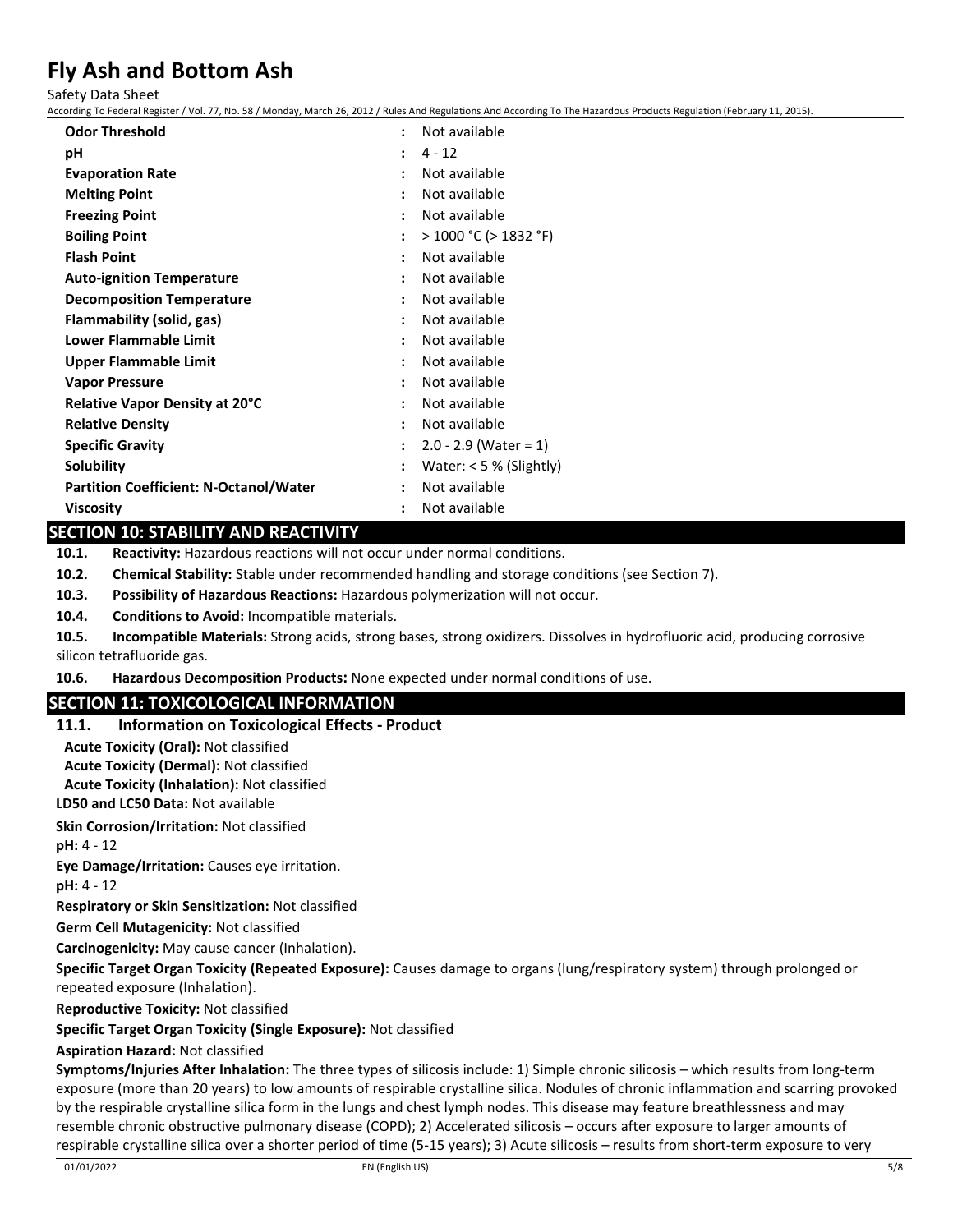Safety Data Sheet

According To Federal Register / Vol. 77, No. 58 / Monday, March 26, 2012 / Rules And Regulations And According To The Hazardous Products Regulation (February 11, 2015).

large amounts of respirable crystalline silica. The lungs become very inflamed and may fill with fluid, causing severe shortness of breath and low blood oxygen levels. Inflammation, scarring, and symptoms progress faster in accelerated silicosis than in simple silicosis. Progressive massive fibrosis may occur in simple or accelerated silicosis, but is more common in the accelerated form. Progressive massive fibrosis results from severe scarring and leads to the destruction of normal lung structures.

**Symptoms/Injuries After Skin Contact:** Prolonged exposure may cause skin irritation.

**Symptoms/Injuries After Eye Contact:** Causes eye irritation. Symptoms may include: stinging, tearing, redness, and swelling of eyes. **Symptoms/Injuries After Ingestion:** Ingestion may cause adverse effects.

**Chronic Symptoms:** May cause cancer. Causes damage to organs through prolonged or repeated exposure.

#### **11.2. Information on Toxicological Effects - Ingredient(s)**

#### **LD50 and LC50 Data:**

| Quartz (14808-60-7)                              |                                               |
|--------------------------------------------------|-----------------------------------------------|
| LD50 Oral Rat                                    | > 5000 mg/kg                                  |
| <b>LD50 Dermal Rat</b>                           | $>$ 5000 mg/kg                                |
| Ashes, residues (68131-74-8)                     |                                               |
| LD50 Oral Rat                                    | $>$ 2000 mg/kg                                |
| Quartz (14808-60-7)                              |                                               |
| <b>IARC Group</b>                                |                                               |
| <b>National Toxicology Program (NTP) Status</b>  | Known Human Carcinogens.                      |
| <b>OSHA Hazard Communication Carcinogen List</b> | In OSHA Hazard Communication Carcinogen list. |
|                                                  |                                               |

## **SECTION 12: ECOLOGICAL INFORMATION**

#### **12.1. Toxicity**

**Ecology - General:** Not classified.

#### **12.2. Persistence and Degradability**

| Fly Ash and Bottom Ash (Ash)                                |                  |  |
|-------------------------------------------------------------|------------------|--|
| <b>Persistence and Degradability</b>                        | Not established. |  |
| <b>Bioaccumulative Potential</b><br>12.3.                   |                  |  |
| Fly Ash and Bottom Ash (Ash)                                |                  |  |
| <b>Bioaccumulative Potential</b>                            | Not established. |  |
| <b>Mobility in Soil</b><br>12.4.                            |                  |  |
| Not available                                               |                  |  |
| <b>Other Adverse Effects</b><br>12.5.                       |                  |  |
| <b>Other Information:</b> Avoid release to the environment. |                  |  |
|                                                             |                  |  |

#### **SECTION 13: DISPOSAL CONSIDERATIONS**

#### **13.1. Waste treatment methods**

**Waste Disposal Recommendations:** Dispose of waste material in accordance with all local, regional, national, provincial, territorial and international regulations.

**Additional Information:** Container may remain hazardous when empty. Continue to observe all precautions.

**Ecology - Waste Materials:** Avoid release to the environment.

#### **SECTION 14: TRANSPORT INFORMATION**

The shipping description(s) stated herein were prepared in accordance with certain assumptions at the time the SDS was authored, and can vary based on a number of variables that may or may not have been known at the time the SDS was issued.

- 14.1. In Accordance with DOT Not regulated for transport
- **14.2. In Accordance with IMDG** Not regulated for transport
- 14.3. In Accordance with IATA Not regulated for transport
- 14.4. In Accordance with TDG Not regulated for transport

## **SECTION 15: REGULATORY INFORMATION**

**15.1. US Federal Regulations**

**Fly Ash and Bottom Ash (Ash)**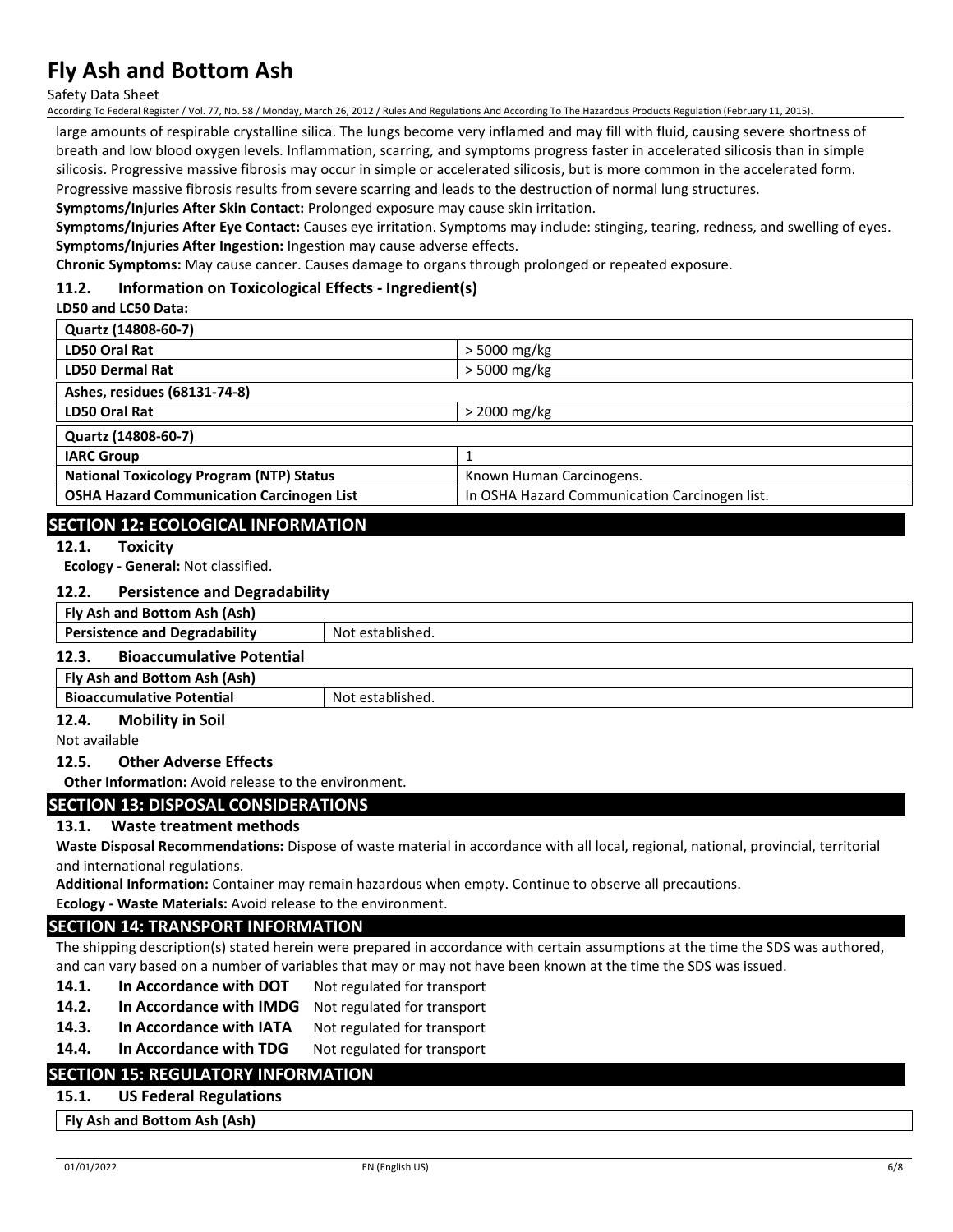Safety Data Sheet

According To Federal Register / Vol. 77, No. 58 / Monday, March 26, 2012 / Rules And Regulations And According To The Hazardous Products Regulation (February 11, 2015).

|                                                                                                                   |                                                                | According To Federal Register / Vol. 77, No. 58 / Mionday, March 26, 2012 / Rules And Regulations And According To The Hazardous Products Regulation (February 11, 2015). |  |
|-------------------------------------------------------------------------------------------------------------------|----------------------------------------------------------------|---------------------------------------------------------------------------------------------------------------------------------------------------------------------------|--|
| <b>SARA Section 311/312 Hazard Classes</b>                                                                        |                                                                | Health hazard - Specific target organ toxicity (single or repeated                                                                                                        |  |
|                                                                                                                   |                                                                | exposure)<br>Health hazard - Carcinogenicity                                                                                                                              |  |
|                                                                                                                   |                                                                | Health hazard - Serious eye damage or eye irritation                                                                                                                      |  |
|                                                                                                                   |                                                                |                                                                                                                                                                           |  |
| Quartz (14808-60-7)<br>Listed on the United States TSCA (Toxic Substances Control Act) inventory                  |                                                                |                                                                                                                                                                           |  |
|                                                                                                                   |                                                                |                                                                                                                                                                           |  |
| Ashes, residues (68131-74-8)<br>Listed on the United States TSCA (Toxic Substances Control Act) inventory         |                                                                |                                                                                                                                                                           |  |
| 15.2.<br><b>US State Regulations</b>                                                                              |                                                                |                                                                                                                                                                           |  |
|                                                                                                                   |                                                                |                                                                                                                                                                           |  |
| Quartz (14808-60-7)                                                                                               |                                                                |                                                                                                                                                                           |  |
| U.S. - California - Proposition 65 - Carcinogens List                                                             |                                                                | WARNING: This product contains chemicals known to the State of                                                                                                            |  |
|                                                                                                                   |                                                                | California to cause cancer.                                                                                                                                               |  |
| Quartz (14808-60-7)                                                                                               |                                                                |                                                                                                                                                                           |  |
| U.S. - Massachusetts - Right To Know List                                                                         |                                                                |                                                                                                                                                                           |  |
| U.S. - New Jersey - Right to Know Hazardous Substance List                                                        |                                                                |                                                                                                                                                                           |  |
| U.S. - Pennsylvania - RTK (Right to Know) List                                                                    |                                                                |                                                                                                                                                                           |  |
| <b>Canadian Regulations</b><br>15.3.                                                                              |                                                                |                                                                                                                                                                           |  |
| Quartz (14808-60-7)                                                                                               |                                                                |                                                                                                                                                                           |  |
| Listed on the Canadian DSL (Domestic Substances List)                                                             |                                                                |                                                                                                                                                                           |  |
| Ashes, residues (68131-74-8)                                                                                      |                                                                |                                                                                                                                                                           |  |
| Listed on the Canadian DSL (Domestic Substances List)                                                             |                                                                |                                                                                                                                                                           |  |
|                                                                                                                   |                                                                | SECTION 16: OTHER INFORMATION, INCLUDING DATE OF PREPARATION OR LAST REVISION                                                                                             |  |
| <b>Date of Preparation or Latest</b>                                                                              | : January 1, 2022                                              |                                                                                                                                                                           |  |
| <b>Revision</b>                                                                                                   |                                                                |                                                                                                                                                                           |  |
| <b>Other Information</b><br>: This document has been prepared in accordance with the SDS requirements of the OSHA |                                                                |                                                                                                                                                                           |  |
| Hazard Communication Standard 29 CFR 1910.1200 and Canada's Hazardous Products                                    |                                                                |                                                                                                                                                                           |  |
|                                                                                                                   | Regulations (HPR) SOR/2015-17.                                 |                                                                                                                                                                           |  |
| <b>GHS Full Text Phrases:</b>                                                                                     |                                                                |                                                                                                                                                                           |  |
| Carc. 1A                                                                                                          | Carcinogenicity Category 1A                                    |                                                                                                                                                                           |  |
| Eye Irrit. 2B                                                                                                     | Serious eye damage/eye irritation Category 2B                  |                                                                                                                                                                           |  |
| <b>STOT RE 1</b>                                                                                                  | Specific target organ toxicity (repeated exposure) Category 1  |                                                                                                                                                                           |  |
| STOT SE 3                                                                                                         | Specific target organ toxicity (single exposure) Category 3    |                                                                                                                                                                           |  |
| H320                                                                                                              | Causes eye irritation                                          |                                                                                                                                                                           |  |
| H335                                                                                                              | May cause respiratory irritation                               |                                                                                                                                                                           |  |
| H350                                                                                                              | May cause cancer                                               |                                                                                                                                                                           |  |
| H372                                                                                                              | Causes damage to organs through prolonged or repeated exposure |                                                                                                                                                                           |  |
|                                                                                                                   |                                                                |                                                                                                                                                                           |  |

*An electronic version of this SDS is availabl on [www.lafarge.ca](https://linkprotect.cudasvc.com/url?a=http%3a%2f%2fwww.lafarge.ca%2f&c=E,1,c638sXTNj-hTLhQKnKACVJuJTN8O39UwyxM9aEadwiYEuU9aKwcqIlJDfMFG6POdsSr10ydSRijw8yGr2O170kRgbzgbCeiUigQ9TvTzLLvoO7ndE8I,&typo=1) under the Health and Safety Section. Please direct any inquiries regarding the content of this SDS t[o SDSinfo@Lafarge.com.](mailto:SDSinfo@Lafarge.com)*